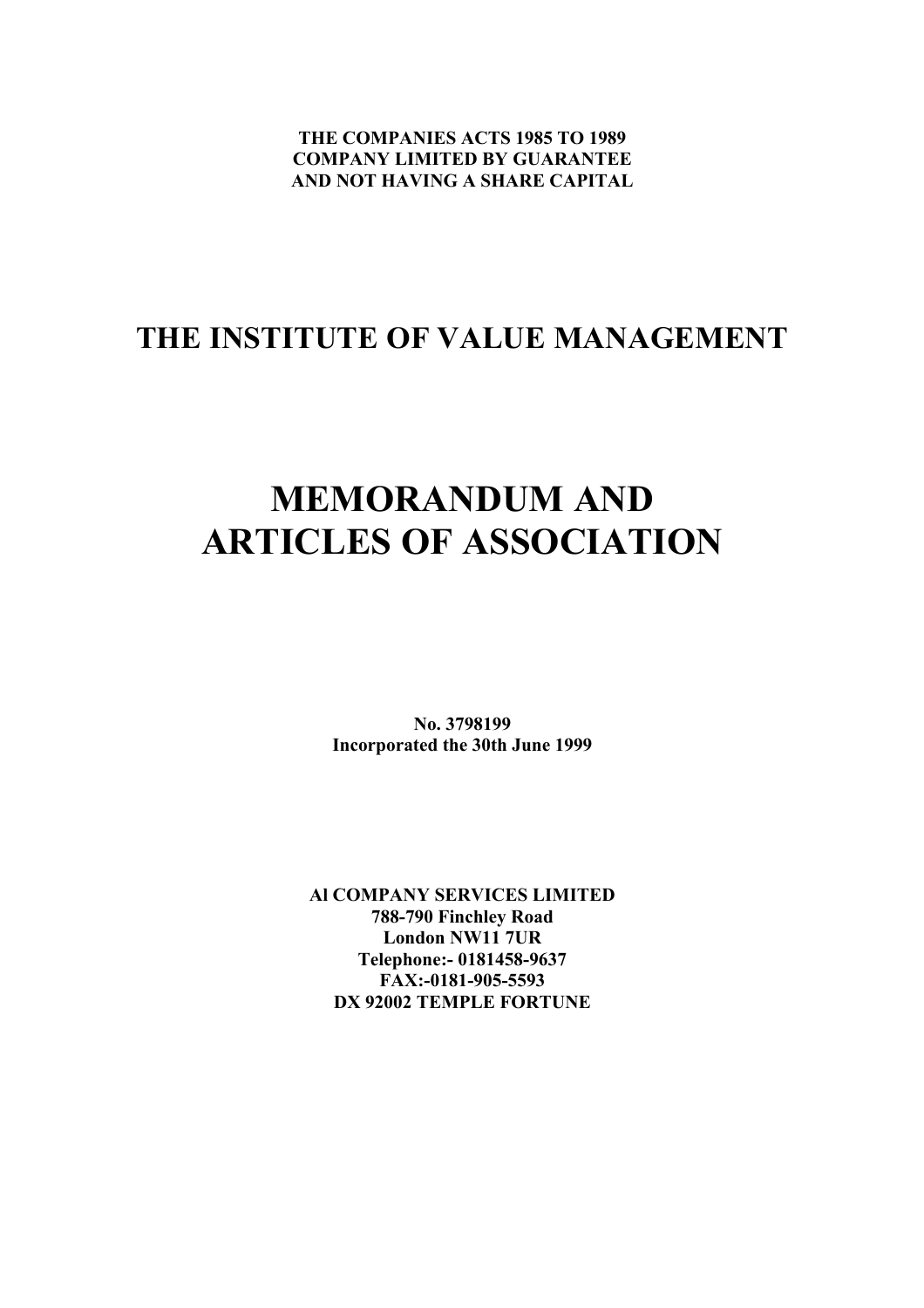# **CERTIFICATE OF INCORPORATION OF A PRIVATE LIMITED COMPANY**

Company No. 3798199

The Registrar of Companies for England and Wales hereby certifies that THE INSTITUTE OF VALUE MANAGEMENT

is this day incorporated under the Companies Act 1985 as a private company and that the company is limited.

Given at Companies House, Cardiff, the 30th June 1999

*COMPANIES HOUSE*

HC007A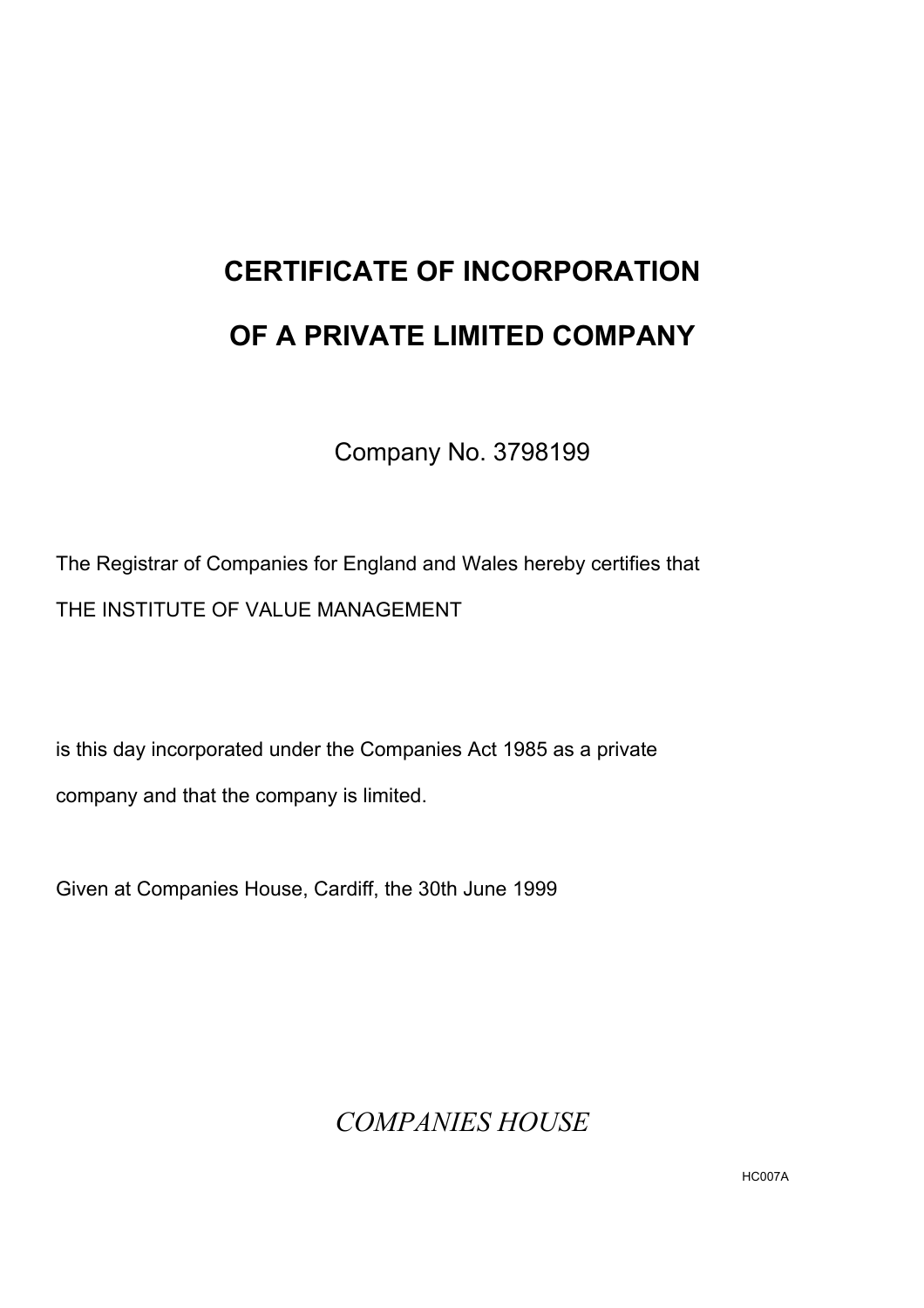#### **The Companies Acts 1985 to 1989 COMPANY LIMITED BY GUARANTEE AND NOT HAVING A SHARE CAPITAL**

**MEMORANDUM** OF **ASSOCIATION**

OF

#### **THE INSTITUTE OF VALUE MANAGEMENT**

- 1 . The Company's name is "THE INSTITUTE OF VALUE MANAGEMENT"
- 2. The Company's registered office is to be situated in England and Wales.
- 3. The Company's objects are:

To establish recognised standards and procedures; to maintain high standards of professional quality and integrity amongst the membership; to encourage the advancement of knowledge in all aspects of Value Management; to provide an advisory service to assist organisations to introduce Value Management concepts to their business; to provide members with a communication channel to disseminate information between themselves and other Institutes and Organisations; to identify individuals and organisations of demonstrated competence in the use of Value Management skills, and create recognition of those achievements.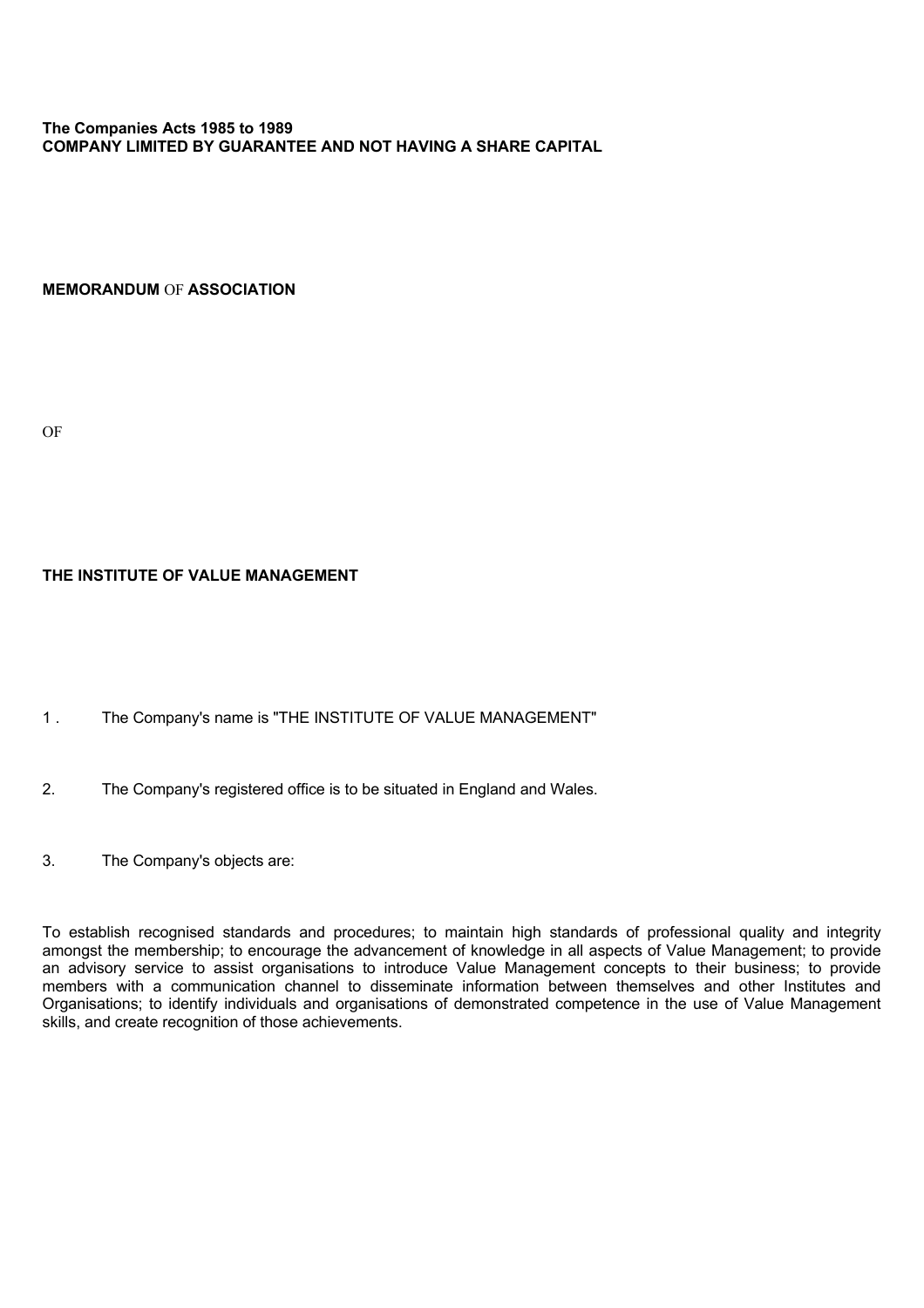- (a) To purchase, take on lease or in exchange, hire or otherwise acquire real or personal property and rights or privileges, and to construct, maintain and alter buildings or erections.
- (b) To sell, let, mortgage, dispose of or turn to account all or any of the property or assets of the Company.
- (c) To undertake and execute any charitable trusts which may lawfully be undertaken by the Company.
- (d) To borrow or raise money on such terms and on such security as may be thought fit.
- (e) To invest the moneys of the Company not immediately required for its purposes in or upon such investments, securities or property as may be thought fit, subject nevertheless to such conditions (if any) and such consents (if any) as may for the time being be imposed or required by law and subject also as hereinafter provided.
- (f) To establish and support or aid in the establishment and support of any charitable associations or institutions and to subscribe or guarantee money for charitable purposes.
- (g) To do all such other things as are incidental to the attainment of furtherance of the said objects or any of them.

#### Provided that:

In case the Company shall take or hold any property which may be subject to any trusts, the Company shall only deal with or invest the same in such manner as allowed by law, having regard to such trusts.

4. The income and property of the Company shall be applied solely towards the promotion of its objects as set forth in this Memorandum of Company and no portion thereof shall be paid or transferred directly or indirectly by way of dividend, bonus or otherwise howsoever by way of profit, to members of the Company and- any Director appointed to any office of the Company shall not receive any remuneration or other benefit in money's worth from the association, other than reasonable and proper remuneration for any services rendered to the Company.

Provided that nothing herein shall prevent any payment in good faith by the Company:

- (A) of reasonable and proper remuneration to any member, officer or servant of the Company (not being a Director) for any services rendered to the Company;
- (B) the payment of interest at a rate of not less that two per cent under the base rate for the time being of the Company's banker or three per cent whichever is the greater.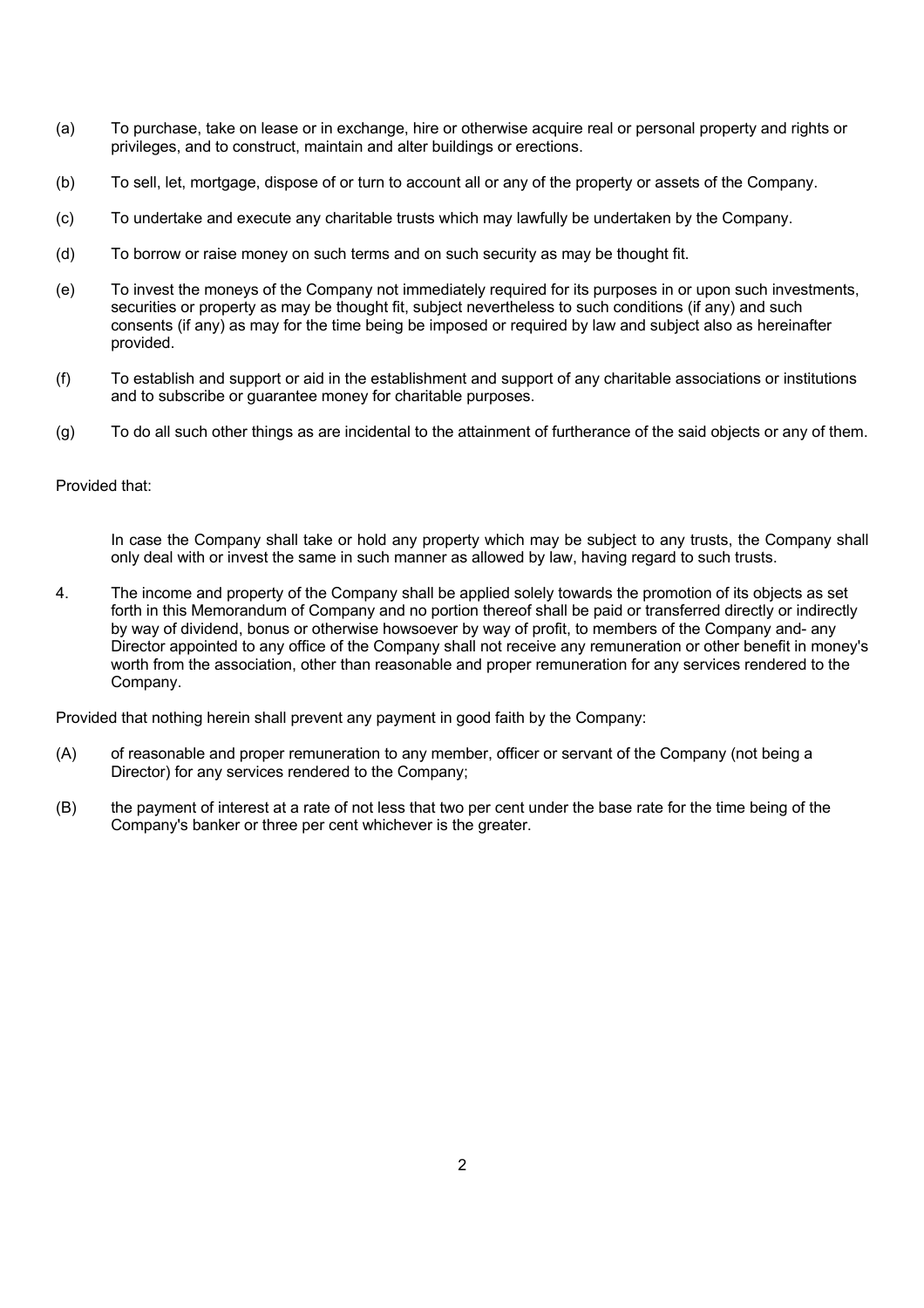- (C) to any Director of out-of-pocket expenses;
- (D) to a company of which a member of the Company or of its Council of Management or Governing Body may be a member holding not more than one hundredth part of the capital of such company.
- (E) of reasonable and proper rent for premises demised or let by any member of the Company or any of the Company's Directors.
- 5. The liability of the members is limited.
- 6. Every member of the Company undertakes to contribute such amounts as may be required (not exceeding £l) to the assets of the Company if it should be wound up while he is a member or within one year after he ceases to be a member, for payment of the Company's debts and liabilities contracted before he ceases to be a member, and of the costs, charges and expenses of winding up, and for the adjustment of the rights of the contributories among themselves.
- 7. If, upon the winding up of or dissolution of the Company, there remains after the satisfaction of all its debts and liabilities, any property whatsoever, the same shall not be paid to or distributed among the members of the Company, but shall be given or transferred to some other institution or institutions, having objects similar to the objects of the Company, and which shall prohibit the distribution of its or their income and property to an extent at least as great as is imposed on the Company under or by virtue of Clause 4 hereof, such institutions to be determined by the members of the Company at or before the time of dissolution, and if and so far as effect cannot be given to such provision then to some charitable object.

 $\overline{3}$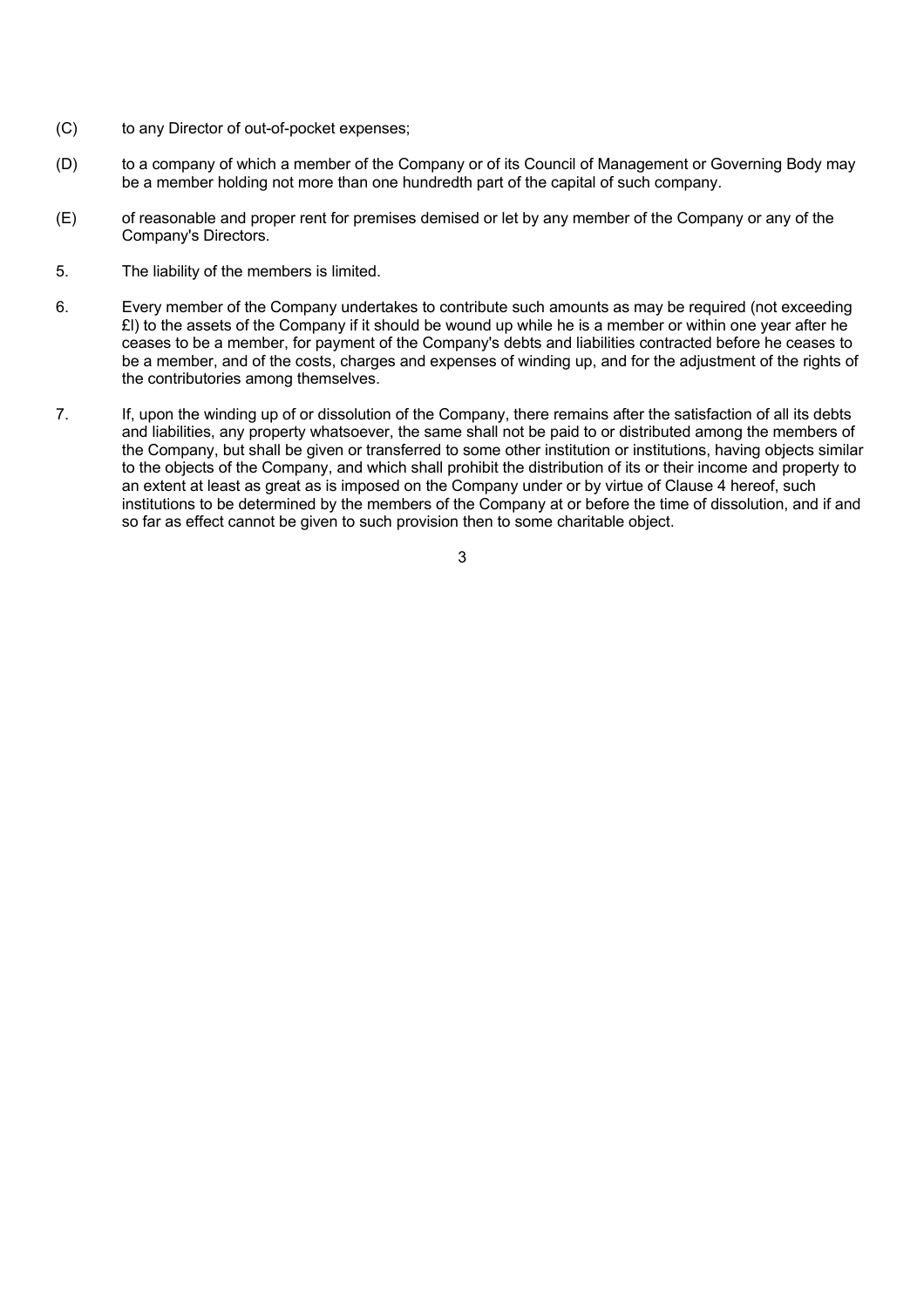#### We, the subscribers to this Memorandum of Association, wish to be formed into a Company pursuant to this Memorandum.

Names and Addresses of the Subscribers

Brian Vawser 44 Slayleigh Avenue Fulwood Sheffield S10 3RB

Company Director

Brian Mattinsley 46 Passmore Tinkers Bridge Milton Keynes MK6 3DZ

Management Consultant

Dated

Witness to the above Signatures: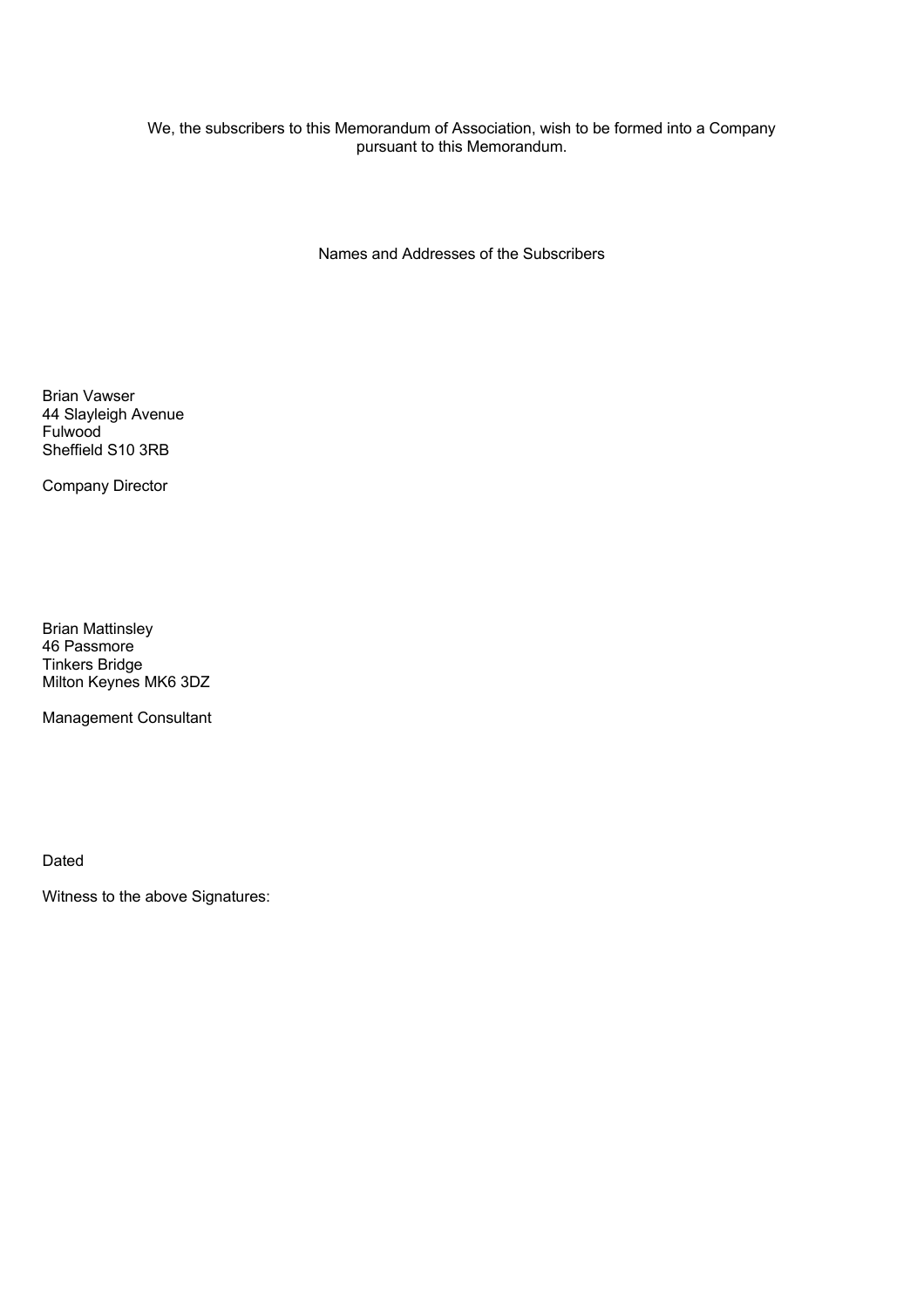#### **THE COMPANIES ACTS 1985 TO 1989 COMPANY LIMITED BY GUARANTEE AND NOT HAVING A SHARE CAPITAL**

#### **ARTICLES OF ASSOCIATION**

**OF**

#### **THE INSTITUTE OF VALUE MANAGEMENT**

#### **GENERAL**

1. In these presents the words standing in the first column of the Table next hereinafter contained shall bear the meaning set opposite to them respectively in the second column thereof, if not inconsistent with the subject or context -

| <b>WORDS</b>          | <b>MEANINGS</b>                                                                                                                                 |  |  |
|-----------------------|-------------------------------------------------------------------------------------------------------------------------------------------------|--|--|
| The Act               | The Companies Act 1985 and every statutory<br>modification and re-enactment thereof for the time being<br>in force.                             |  |  |
| <b>These Articles</b> | These Articles of Company, and the regulations of the<br>Company from time to time in force.                                                    |  |  |
| The Company           | The above-named Company.                                                                                                                        |  |  |
| The Board             | The Board of Directors for the time being of the<br>Company.                                                                                    |  |  |
| The Office            | The registered office of the Company.                                                                                                           |  |  |
| The Seal              | the common seal of the Company.                                                                                                                 |  |  |
| The United Kingdom    | Great Britain and Northern Ireland.                                                                                                             |  |  |
| Month                 | Calendar month.                                                                                                                                 |  |  |
| In writing            | Written, printed or lithographed, or partly one and partly<br>another, and other modes of representing or producing<br>words in a visible form. |  |  |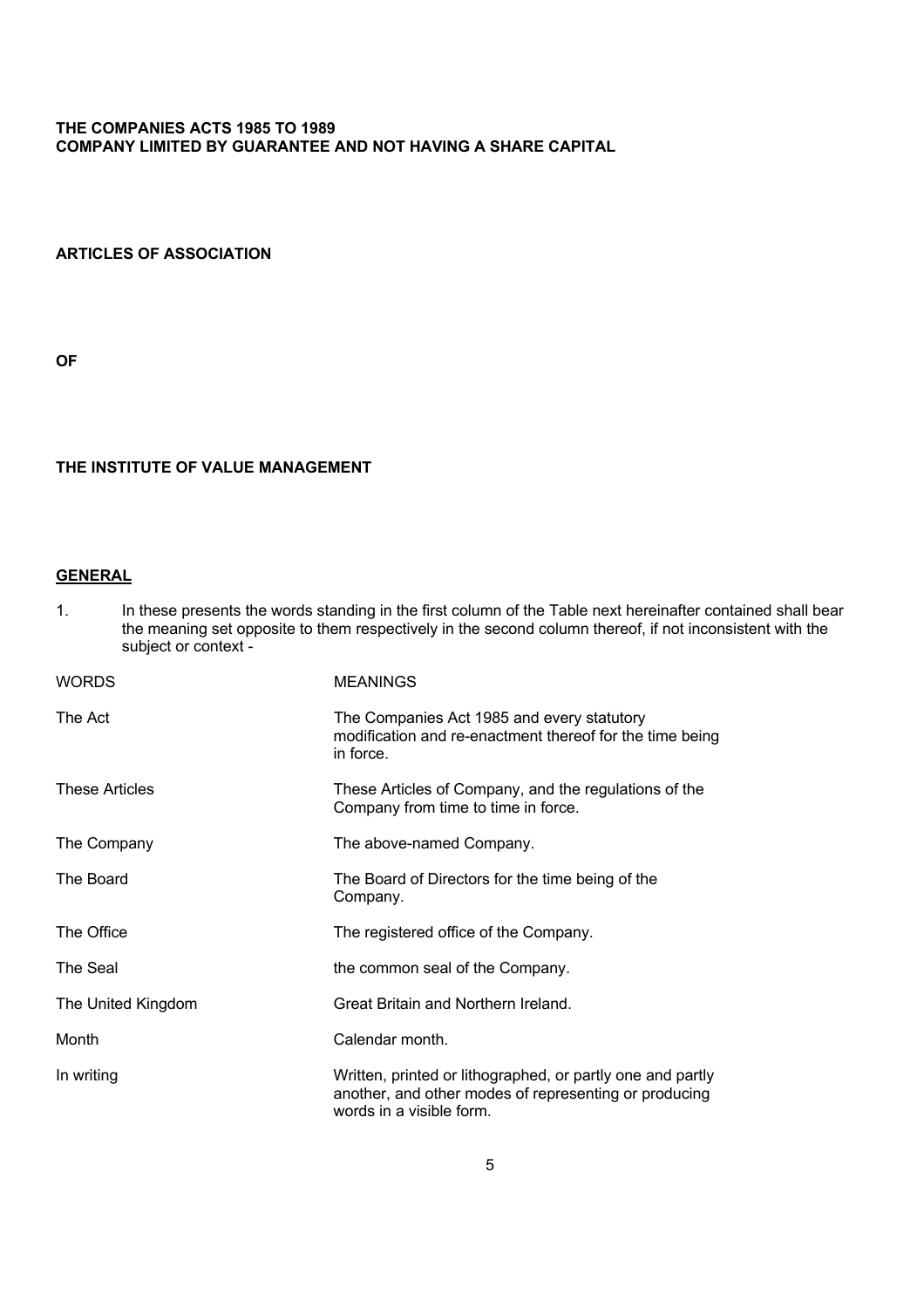#### **Clear days** In relation to a period of notice means that period including the day when the notice is given or deemed to be given and the day for which it is given or on which it is to take effect.

**And words importing the singular** number only shall include the plural number, and **vice versa; words importing the masculine** gender only shall include the feminine gender; and words importing persons shall include corporations.

Subject as aforesaid, any words or expressions defined in the Act shall, if not inconsistent with the subject or context, bear the same meanings in the Articles.

- 2. The Company is established for the purposes expressed in the Memorandum of Association.
- 3. The subscribers to the Memorandum of Association and such other persons as the Board shall admit to membership in accordance with the Articles shall be members of the Company. No person shall be admitted as a member of the Company unless he is approved by the Board. Every person who wishes to become a member shall deliver to the Company an application for membership in such form as the Board shall require executed by him.
- 4. A member may at any time withdraw from the Company by given at least seven clear days' notice to the association. Membership shall not be transferable and shall cease on death.

#### GENERAL MEETINGS

- 5. Unless the Company has elected by Elective Resolution to dispense with the holding of Annual General Meetings the Company shall hold a General Meeting in every calendar year as its Annual General Meeting at such time and place as may be determined by the Board, and shall specify the meeting as such in the notices calling it, provided that every Annual General Meeting except the first shall be held not more than fifteen months after the holding of the fast preceding Annual General Meeting, and that so long as the Company holds its first Annual General Meeting within eighteen months after its incorporation it need not hold it in the year of its incorporation or in the following year.
- 6. All General Meetings, other than Annual General Meetings, shall be called Extraordinary General Meetings.
- 7. The Board may whenever they think fit convene an Extraordinary General Meeting, and Extraordinary General Meetings shall also be convened on such requisition, or in default may be convened by such requisitionists as provided by section 368 of the Act.
- 8. An Annual General Meeting and an Extraordinary General Meeting called for the passing of a Special Resolution appointing a person as a Director shall be called by at least twenty-one clear days' notice. Subject to the provisions of the Act all other Extraordinary General Meetings shall be called by at least fourteen clear days' notice but a general meeting may be called by shorter notice if it is so agreed:
	- (i) in the case of an Annual General Meeting, by all the members entitled to attend and vote thereat; and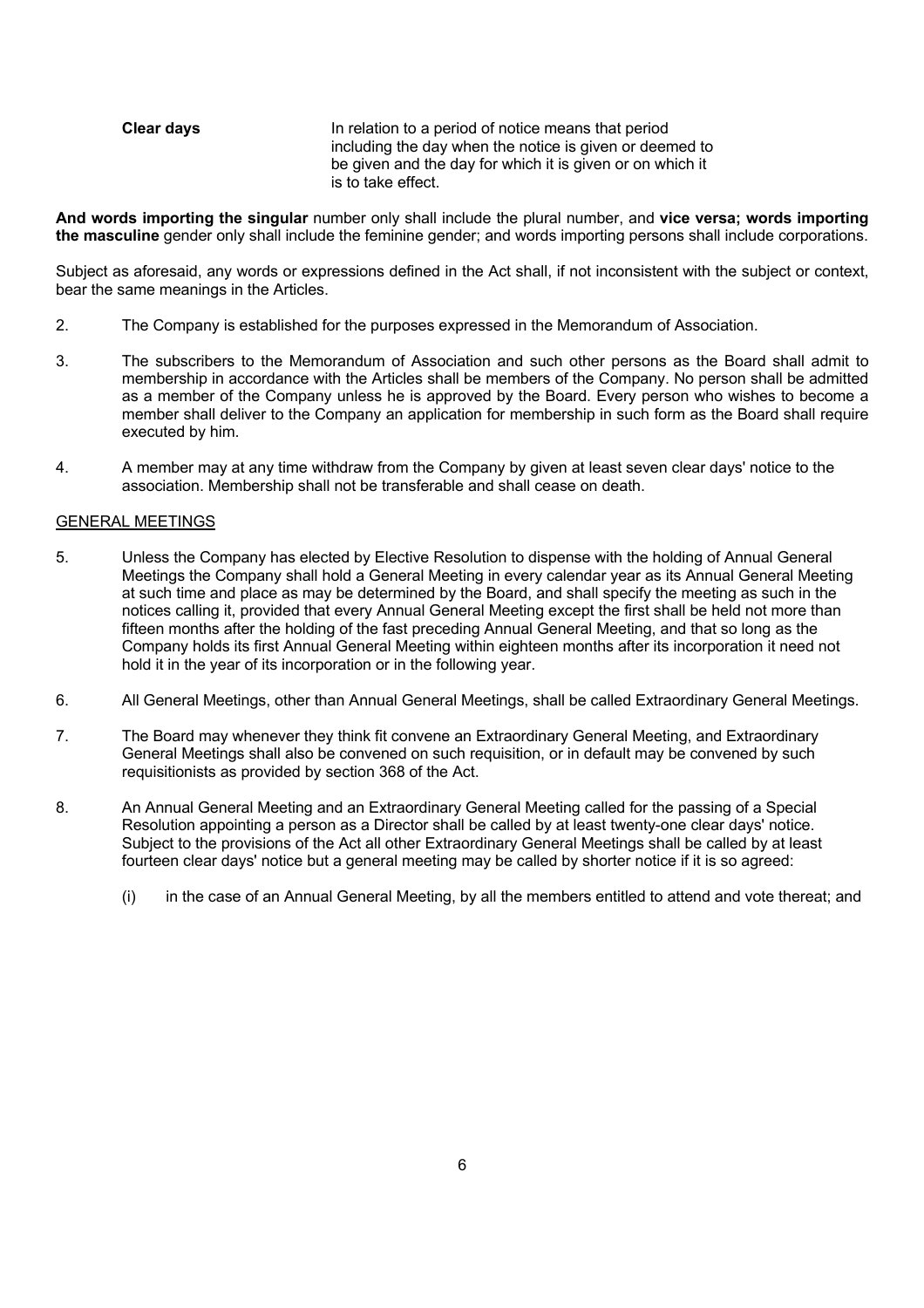(ii) in the case of any other meeting by a majority in number of the members having a right to attend and vote being a majority together holding not less than ninetyfive per cent of the total voting rights at the meeting of all the members.

The notice shall specify the time and place of the meeting and the general nature of the business to be transacted and, in the case of an Annual General Meeting, shall specify the meeting as such. The notice shall be given to all the members and to the Directors and, if the Company has an Auditor at the time the notice is despatched, to any such Auditors.

9. The accidental omission to give notice of a meeting to, or the non-receipt of such notice by, any person entitled to receive notice thereof shall not invalidate any resolution passed, or proceeding had, at any meeting.

#### PROCEEDINGS AT GENERAL MEETINGS

- 10. All business shall be deemed special that is transacted at an Extraordinary General Meeting, and all that is transacted at an Annual General Meeting shall also be deemed special, with the exception, unless an appropriate Elective Resolution is in force, of the consideration of the income and expenditure account and balance sheet, and the reports of the Board and, in the event that the Company requires and has appointed an Auditor, of the Auditors, the election of members of the Board in the place of those retiring, and the appointment of, and the fixing of the remuneration of, the Auditors.
- 11. No business shall be transacted at an General Meeting unless a quorum is present when the meeting proceeds to business. Save as herein otherwise provided two members personally present shall be a quorum. For so long as the Company has only a sole Member, that Member shall constitute a quorum if present in person or by proxy or, if that Member is a corporation, by a duly authorised representative .
- 12. If within half an hour from the time appointed for the holding of a General Meeting a quorum is not present, the meeting, if convened on the requisition of members, shall be dissolved. In any other case it shall stand adjourned to the same day in the next week, at the same time and place, or at such other place as the Board may determine.
- 13. The Chairman (if any) of the Board shall preside as Chairman at every General Meeting, but if there be no such Chairman, or if at any meeting he shall not be present within fifteen minutes after the time appointed for holding the same,- or shall be unwilling to preside, the members present shall choose some Director, or if no such member be present, or if all the members of the council present decline to take the chair, they shall choose some member of the Company who shall be present to preside.
- 14. The Chairman may, with the consent of any meeting at which a quorum is present (and shall if so directed by the meeting) adjourn the meeting from time to time, and from place to place, but no business shall be transacted at any adjourned meeting other than business which might have been transacted at the meeting from which the adjournment took place. Whenever a meeting is adjourned for thirty days or more, notice of the adjourned meeting shall be given in the same manner as of an original meeting. Save as aforesaid, the members shall not be entitled to any notice of an adjournment, or of the business to be transacted at any adjourned meeting.
- 15. At any General Meeting a resolution put to the vote of the meeting shall be decided on a show of hands, unless a poll is, before or upon the declaration of the result of the **show of hands,** demanded by the Chairman or by at least two members present in **person or by proxy,** or by a member or members present in person or by proxy and **representing** one-tenth of the total voting rights of all the members having the right to vote at the meeting, and unless a poll be so demanded a declaration by the Chairman of the **meeting that** a resolution has been carried, or carried unanimously or by a particular majority or lost, or not carried by a particular majority, and an entry to that effect in the minute book of the Company shall be conclusive evidence of the fact **without proof of the** number or proportion of the votes recorded in favour of or against that resolution. The demand for a poll may be withdrawn.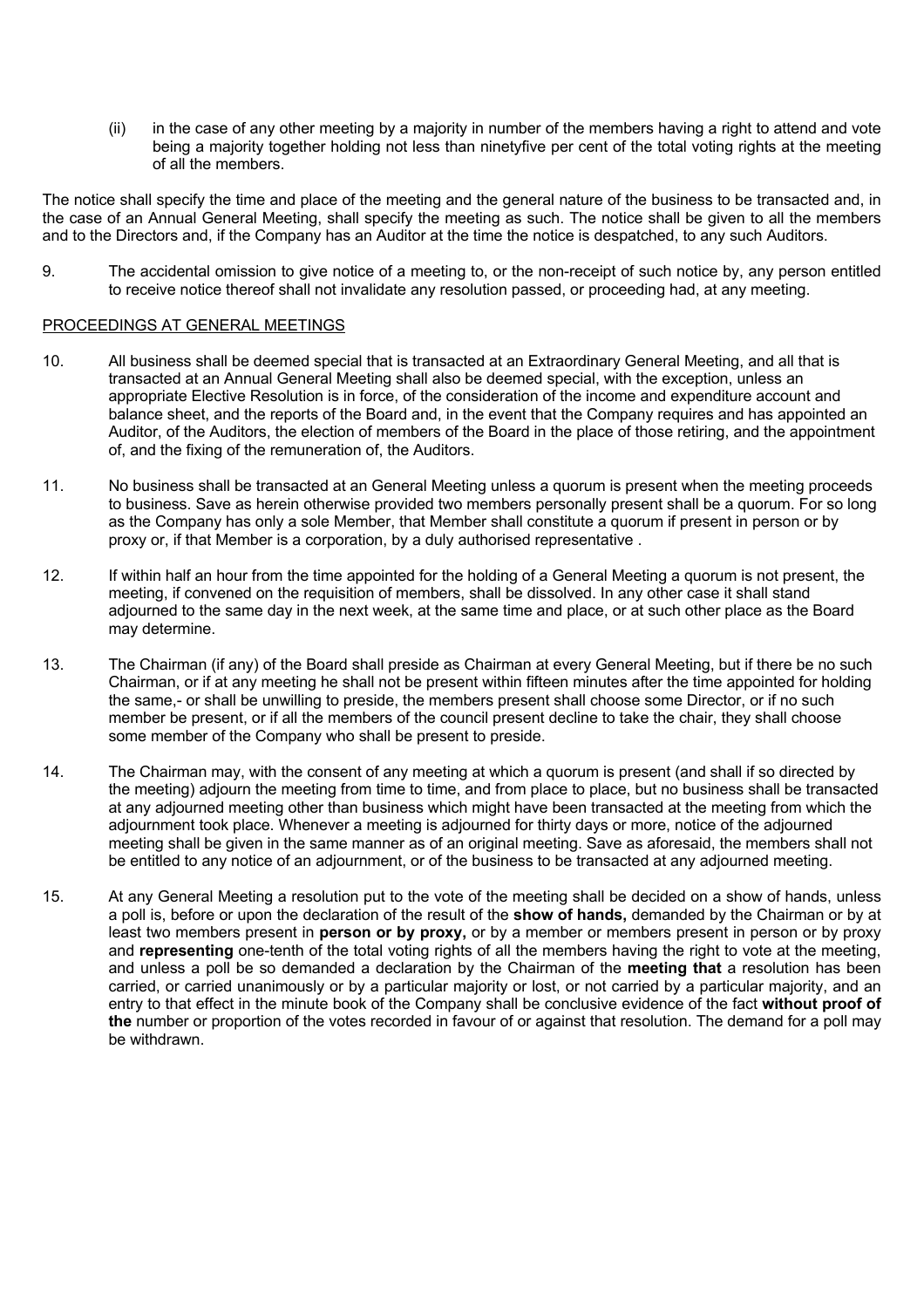- 16. Subject to the provisions of Article 20, if a poll be demanded in manner aforesaid, it shall be taken at such time and place, and in such manner, as the Chairman of the meeting shall direct, and the result of the poll shall be deemed to be the resolution of the meeting at which the poll was demanded.
- 17. In the case of an equality of votes, whether on a show of hands or on a poll, the chairman of the Meeting shall be entitled to a second casting vote.
- 18. The demand of a poll shall not prevent the continuance of a meeting for the transaction of any business other than the question on which a poll has been demanded.
- 19. Subject to the provisions of the Act a resolution in writing signed by all the members for the time being entitled to receive notice of and to attend and vote at General Meetings (or being corporations by their duly authorised representatives) shall be as valid and effective as if the same had been passed at a General Meeting of the Company duly convened and held.

#### VOTES OF MEMBERS

- 20. Subject as hereinafter provided, every member shall have one vote.
- 21. Save as herein expressly provided, no member other than a member duly registered, who shall have paid every subscription and other sum (if any) which shall be due and payable to the Company in respect of his membership, shall be entitled to vote on any question either personally or by proxy, or as a proxy for another member, at any General Meeting.
- 22. No objection shall be raised to the qualification of any voter except at the meeting or adjourned meeting at which the vote objected to is tendered, and every vote not disallowed at the meeting shall be valid. Any objection made in due time shall be referred to the chairman whose decision shall be final and conclusive.
- 23. Votes may be given on a poll either personally or by proxy. On a show of hands a member present only by proxy shall have no vote, but a proxy for a corporation may vote on a show of hands. A corporation may vote by its duly authorised representative appointed as provided by section 375 of the act. A proxy need not be a member.
- 24. The instrument appointing a proxy shall be in writing under the hand of the appointer or his attorney duly authorised in writing, or if such appointer is a corporation under its common seal, if any, and, if none, then under the hand of some officer duly authorised in that behalf.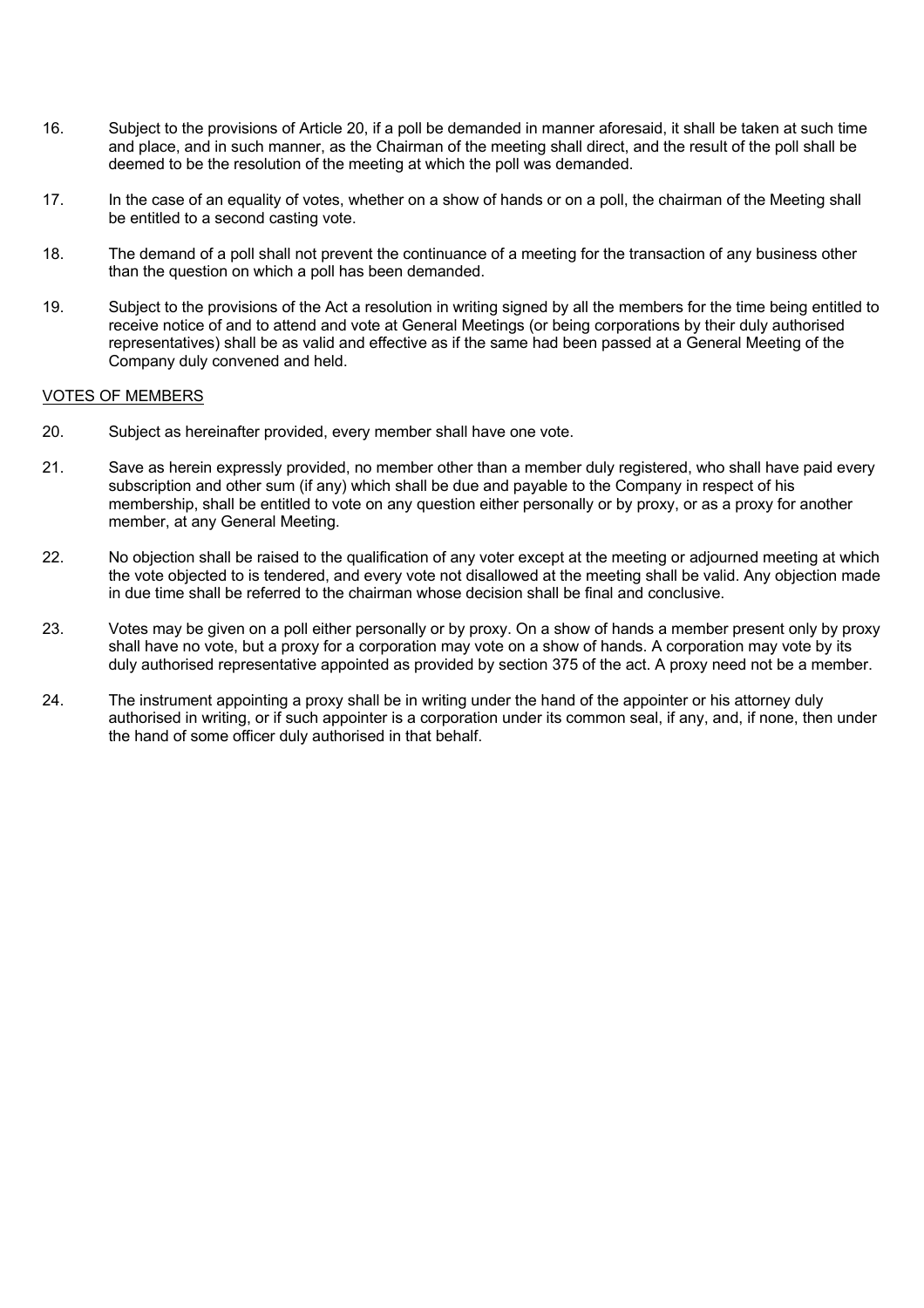- **25. The instrument** appointing a proxy and the power of attorney or other authority (if any) **under which** it is signed or a notarially certified or office copy thereof shall be deposited at the Office not less than forty-eight hours before the time appointed for holding the **meeting or adjourned** meeting at which the person named in the instrument proposes to vote, or in the case of a poll not less than twenty-four hours before the time appointed for the taking of the poll, and in default the instrument of proxy shall not be treated as valid. No instrument appointing a proxy shall be valid after the expiration of twelve months from the date of its execution.
- 26. A vote given in accordance with the terms of an instrument of proxy shall be valid notwithstanding the previous death or insanity of the principal or revocation of the proxy or of the authority under which the proxy was executed, provided that no intimation in writing of the death, insanity or revocations as aforesaid shall have been received at the Office before the commencement of the meeting or adjourned meeting at which the proxy is used.
- 27. Any instrument appointing a proxy shall be in the following for or as near thereto as circumstances will admit:

| Limited                                                                                                                                                                                                                                                       |            |         |                                           |  |
|---------------------------------------------------------------------------------------------------------------------------------------------------------------------------------------------------------------------------------------------------------------|------------|---------|-------------------------------------------|--|
| I/We<br>οf                                                                                                                                                                                                                                                    |            |         |                                           |  |
| a member/members of the above named Company,<br>hereby appoint<br>οf<br>and failing him, of<br>as my/our proxy to vote for me/us on my/our behalf at the [Annual or<br>Extraordinary, as the case may be] General Meeting of the Company to be held<br>on the |            |         | day of 19 and at any adjournment thereof. |  |
| signed this                                                                                                                                                                                                                                                   | day of 19. |         |                                           |  |
| 28.<br>Where it is desired to afford members an opportunity of voting for or against a resolution the instrument<br>appointing a proxy shall be in the following form or a form as near thereto as circumstances admit:                                       |            |         |                                           |  |
| /We<br>οf                                                                                                                                                                                                                                                     |            | Limited |                                           |  |
| a member/members of the above named Company, hereby appoint<br>of<br>and failing him, of                                                                                                                                                                      |            |         |                                           |  |
| as my/our proxy to vote for me/us on my/our behalf at the [Annual or<br>Extraordinary, as the case may be] General Meeting of the Company to be held<br>day of 19<br>and at any adjournment thereof.<br>on the                                                |            |         |                                           |  |
| signed this                                                                                                                                                                                                                                                   | day of     | 19.     |                                           |  |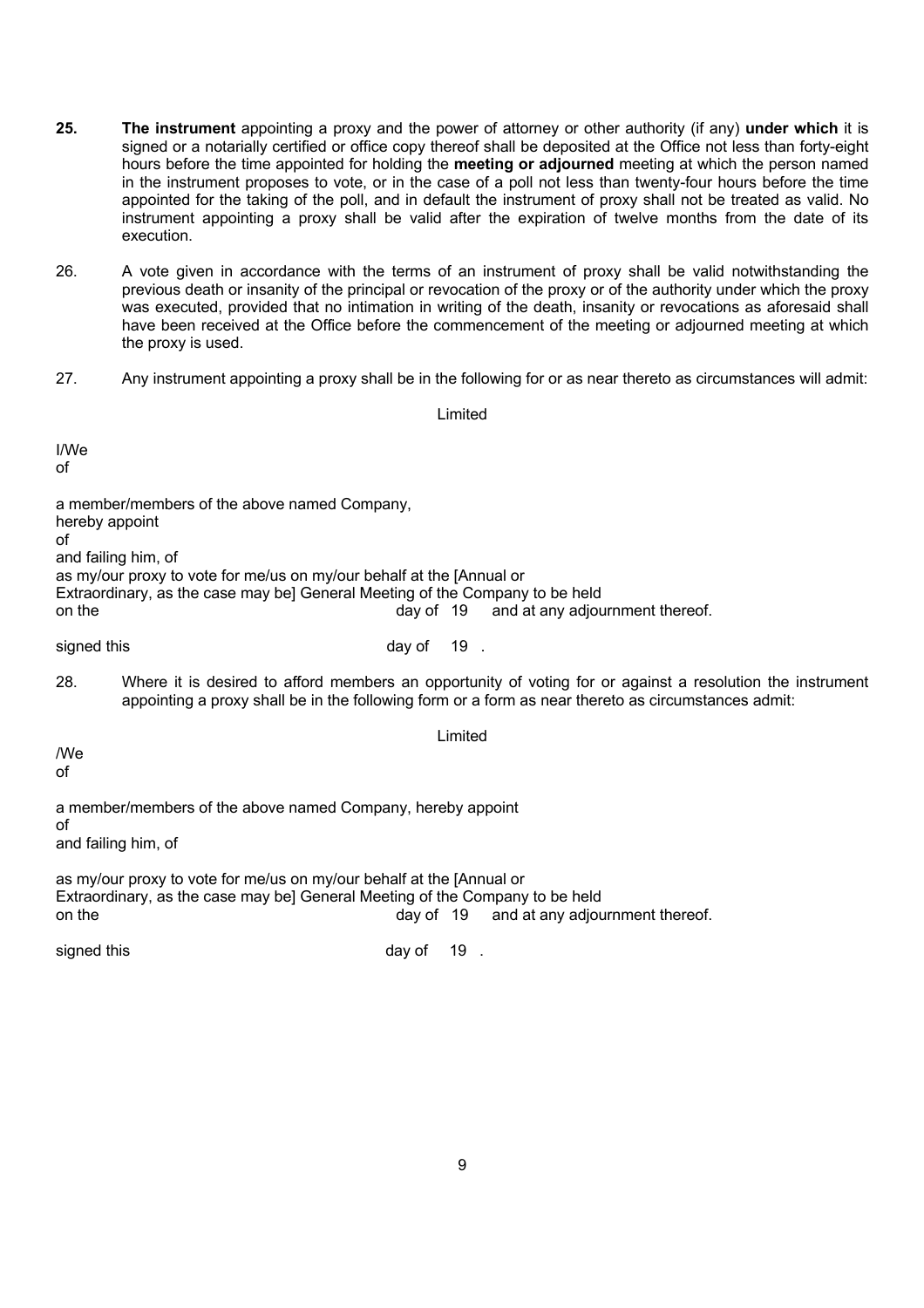**This form** is to be used \*in favour of the resolution. against

**Unless otherwise** instructed, the proxy will vote as he thinks fit."

#### **\*Strike out whichever** is not desired.

29. The instrument appointing a proxy shall be deemed to confer authority to demand or join in demanding a poll.

#### **BOARD OF MANAGEMENT**

- 30. Until and unless otherwise determined by the Company in General Meeting, there shall be no maximum number of members of the Board and the minimum number shall be one.
- 31. The first members of the Board shall be as named in the statement delivered to the Registrar of Companies pursuant to section 10 of the Act.
- 32. The Board may from time to time and at any time appoint any member of the Company as a Director, either to fill a casual vacancy or by way of addition to the Board, provided that the prescribed maximum be not thereby exceeded. Any member so appointed shall retain his office only until the next Annual General Meeting, but he shall then be eligible for re-election.
- 33. Only persons who are members of the Company shall in any circumstances be eligible to hold office as a **Director**

#### POWERS OF THE BOARD

- 34. The business of the Company shall be managed by the Board who may pay all such expenses of, and preliminary and incidental to, the promotion, formation, establishment and registration of the Company as they think fit, and may exercise all such powers of the Company, and do on behalf of the Company all such acts as may be exercised and done by the Company and as are not by the Act or by the Articles required to be exercised or done by the Company in General Meeting, subject nevertheless to any regulations of the Articles, to the provisions of the Act and to such regulations being not inconsistent with the aforesaid regulations or provisions, as may be prescribed by the Company in General Meeting; but no regulation made by the Company in General Meeting shall invalidate any prior act of the Board which would have been valid if such regulation had not been made.
- 35. The members for the time being of the Board may act notwithstanding any vacancy in their body; provided always that in case the members of the Board shall at any time be or be reduced in number to less than the minimum number prescribed by or in accordance with the Articles, it shall be lawful for them to act as the Board for the purposes of admitting persons to membership of the Company, filling up vacancies in their body, or of summoning a General Meeting, but not for any other purpose.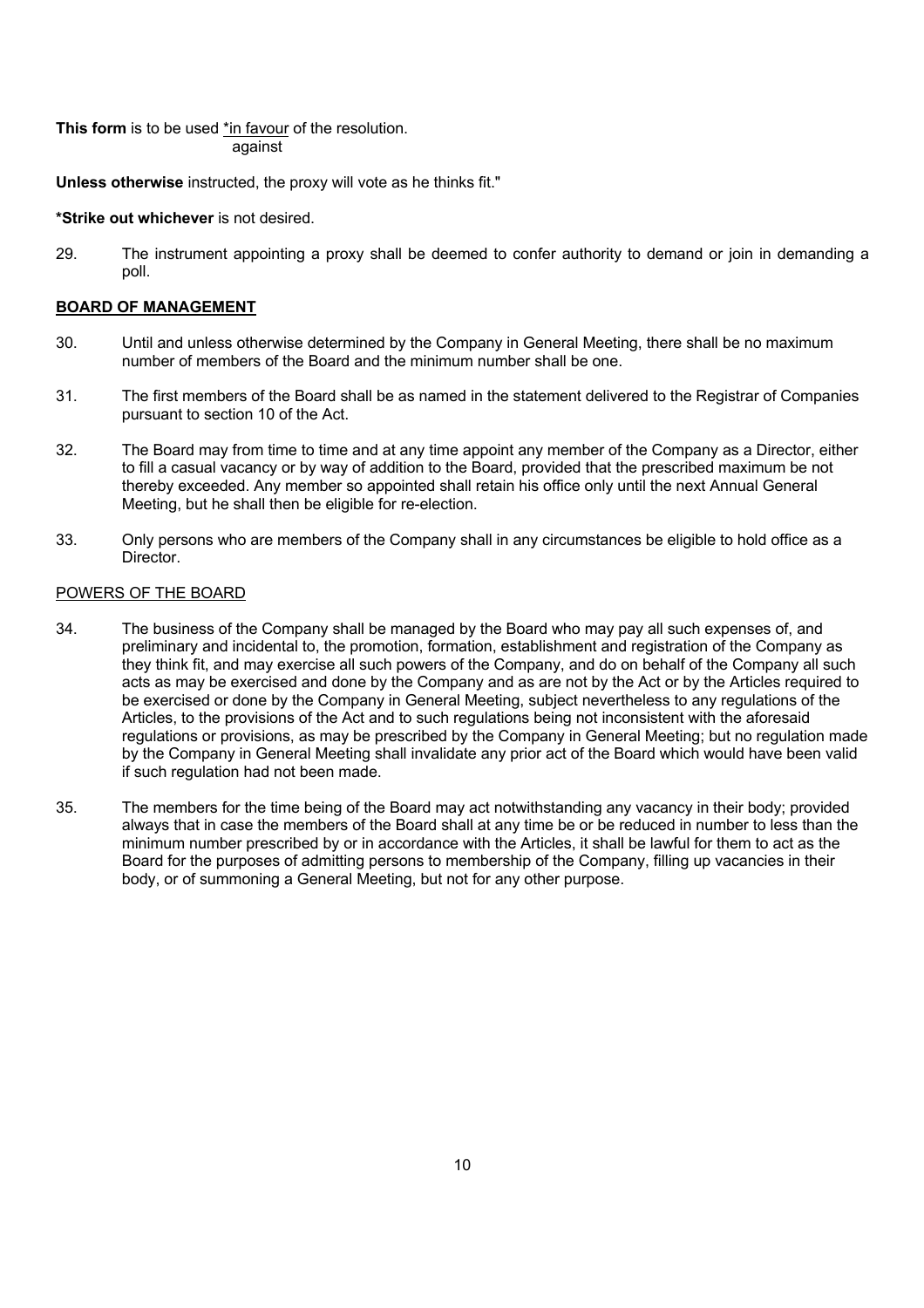#### **SECRETARY**

36. Subject to the provisions of the Act the Secretary shall be appointed by the Board for such time at such remuneration and upon such conditions as they may think fit, and any Secretary so appointed may be removed by them. The provisions of sections 283 and 284 of the Act shall apply and be observed. The Board may from time to time by resolution appoint an assistant or deputy Secretary, and any person so appointed may act in place of the secretary if there be no Secretary or no Secretary capable of acting.

#### THE COMMON SEAL

37. If the Company has a seal the Board shall provide for its safe custody and it shall only be used by the authority of the Board or of a committee of the Board authorised by the Board in that behalf, and every instrument to which the seal shall be affixed shall be signed by a Director and shall be countersigned by the secretary or by a second Director or by some other person appointed by the Board for the purpose.

#### DISQUALIFICATION OF MEMBERS OF THE BOARD

- 38. The Office of a Director shall be vacated
	- (A) If he becomes bankrupt or makes any arrangement or composition with his creditors generally.
	- (B) If he becomes of unsound mind.
	- (C) If he ceases to be a member of the Company.
	- (D) If by notice in writing to the Company he resigns his office.
	- (E) If he ceases to hold office by virtue of any provision of the Act or he becomes prohibited by law from being a Director of a Company.

#### PROCEEDINGS OF THE BOARD

- 39. The Board may meet together for the dispatch of business, adjourn and otherwise regulate their meetings as they think fit, and determine the quorum necessary for the transaction of business. Unless otherwise determined, two shall be a quorum. Questions arising at any meeting shall be decided by a majority of votes. In case of an equality of votes the Chairman shall have a second or casting vote.
- 40. A Director may, and on the request of a Director the Secretary shall, at any time, summon a meeting of the Board by notice served upon the several members of the Board. A Director who is absent from the United Kingdom shall not be entitled to notice of a meeting.
- 41. The Board shall from time to time elect a Chairman who shall be entitled to preside at all meetings of the Board at which he shall be present, and may determine for what period he is to hold office, but if no such Chairman be elected, or if at any meeting the Chairman be not present within five minutes after the time appointed for holding the meeting and **willing to preside, the** members of the Board present shall choose one of their number to **be Chairman of the** meeting.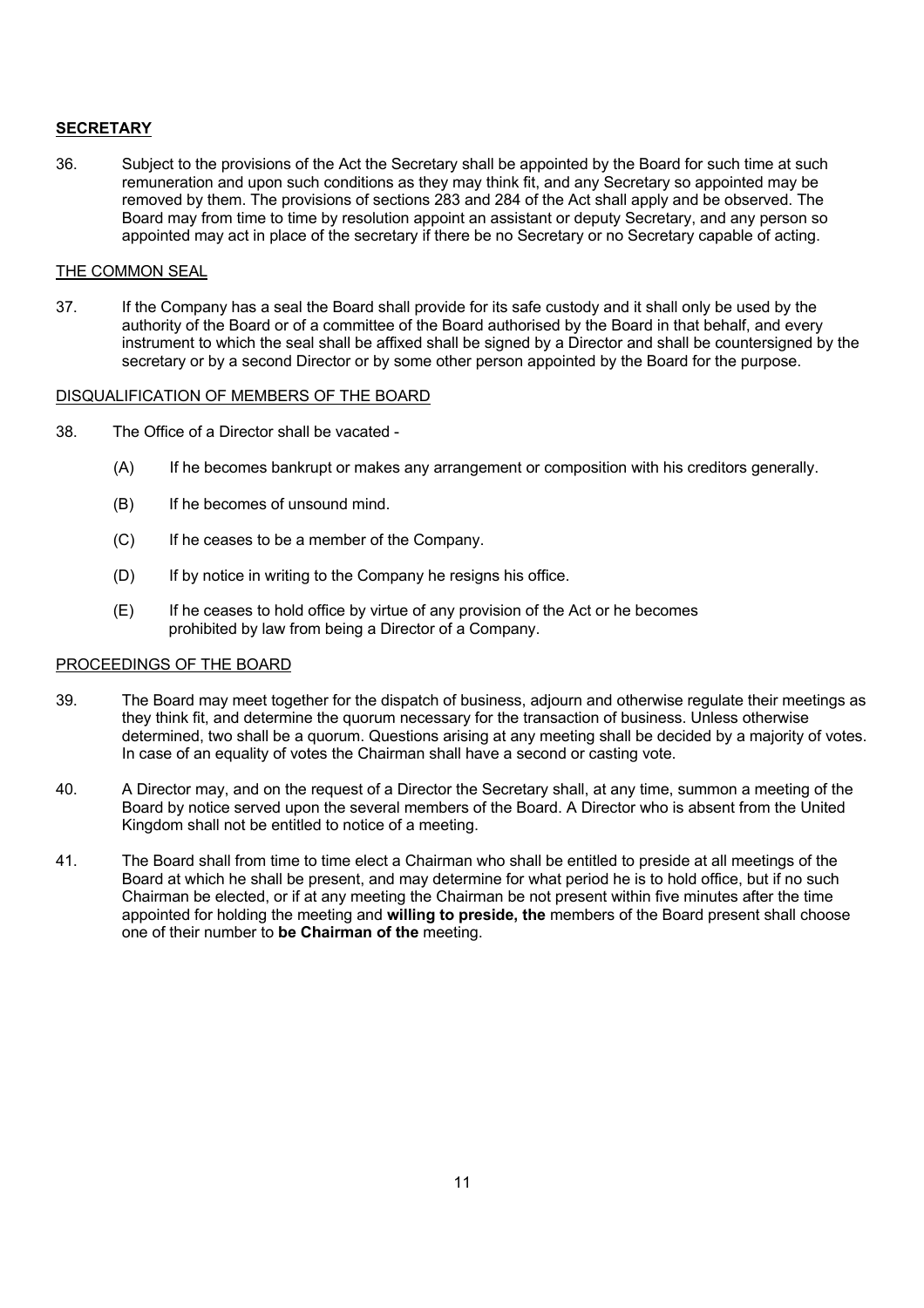- 42. A meeting of the Board at which a quorum is present shall be competent to exercise all the authorities, powers and discretion by or under the regulations of the Company for the time being vested in the Board generally.
- 43. **The Board delegate** any of their powers to committees consisting of such member **or members of** the Board as they think fit, and any committee so formed shall, in the **exercise of the powers** so delegated, conform to any regulations imposed on it by the **Board.** The meetings and proceedings of any such committee shall be governed by the **provisions of the Articles** for regulating the meetings and proceedings of the Board so **far as applicable** and so far as the same shall not be superseded by any regulations made by the Board.
- 44. All acts bona fide done by any meeting of the Board or of any committee of the Board, or by any person acting as a Director, shall, notwithstanding it be afterwards discovered that there was some defect in the appointment or continuance in office of any such member or person acting as aforesaid, or that they or any of them were disqualified be as valid as if every such person had been duly appointed or had duly continued in office and was qualified to be a Director.
- 45. The Board shall cause proper records to be kept of all Written Resolutions (and of the signatures). The Board shall cause proper minutes to be made of all appointments of officers made by the Board and of the proceedings of all meetings of the Company and of the Board and of committees of the Board, and all business transacted at such meetings. All such records (and signatures) and minutes shall be entered in books provided for the purpose. Any such record purporting to be signed by a Director or by the Secretary shall be evidence of the proceedings in agreeing to the Written Resolution and until the contrary is proved the requirements of the Act with respect to those proceedings shall be deemed to be complied with. Any such minutes of any meeting, if purporting to be signed by the Chairman of such meeting, or by the Chairman of the next succeeding meeting, shall be sufficient evidence without any further proof of the facts therein stated.
- 46. A resolution in writing signed by all the members for the time being of the Board or of any committee of the Board who are entitled to receive notice of a meeting of the Board or of such committee shall be as valid and effectual as if it had been passed at a meeting of the Board or of such committee duly convened and constituted.

#### VOTES TO MEMBERS

47. On a show of hands every member present in person shall have one vote. On a poll every member present in person or by proxy shall have one vote. A member in respect of whom an order has been made by any court having jurisdiction (whether in the United Kingdom or elsewhere) in matters concerning mental disorder may vote, whether on a show of hands or on a poll, by his receiver, curator bonis or other person authorised in that behalf appointed by that court, and any such receiver, curator bonis or other person may, on a poll, vote by proxy. Evidence to the satisfaction of the directors of the authority of the person claiming to exercise the right to vote shall be deposited at the office, or at such other place as specified in accordance with the articles for the deposit or instruments of proxy, not less than 48 hours before the time appointed for holding the meeting or adjourned meeting at which the right to vote is to be exercised and in default the right to vote shall not be exercisable.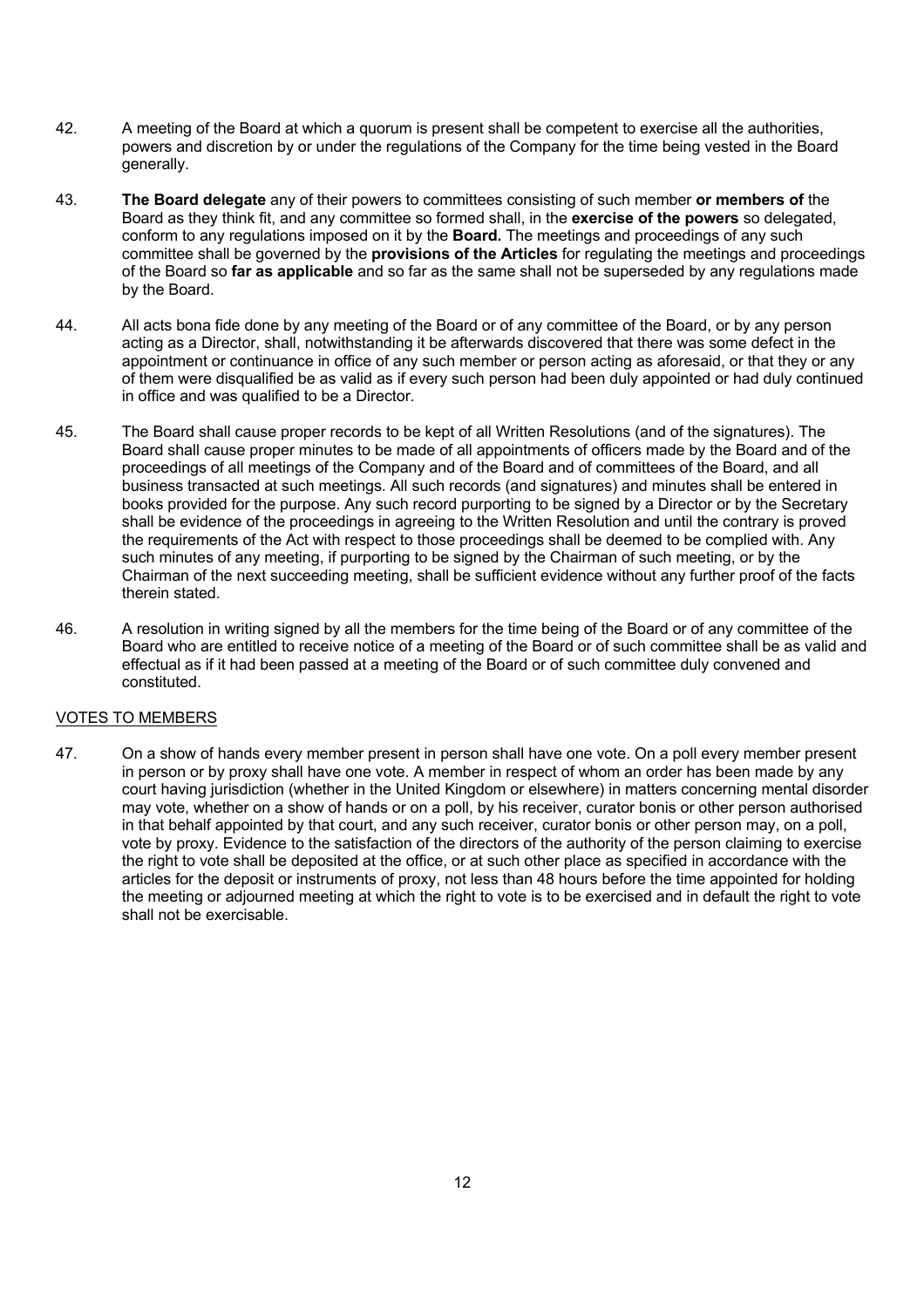#### ACCOUNTS

- 48. The Board shall cause accounting records to be kept in accordance with the **requirements of** the Act.
- 49. **The accounting records** shall be kept at the Office, or, subject to the provisions of the Act. at~ other place or places as the Board shall think fit, and shall always be open **to the inspection** of the officers of the Company.
- 50. The Board shall from time to time determine whether and to what extent and at what times and places and under what conditions or regulations the accounting records of the Company or any of them shall be open to the inspection of members not being officers of the Company, and no member (not being an officer) shall have any right of inspecting any accounting records or other book or document of the Company except as conferred by statute or authorised by the Board or by the Company in General Meeting.
- 51. The Board shall from time to time in accordance with the provisions of the Act cause to be prepared such income and expenditure accounts, balance sheets and reports as are required by the Act. The Board shall send a copy of the annual accounts together with a copy of the Board's report for that financial year and a copy, in the event that the Company has appointed an Auditor for that financial year, of any such Auditors' report on those accounts to the Auditors, if so appointed, and to every person entitled to receive the same in accordance with section 238 of the Act not less than 21 days before the date of the meeting at which those documents are to be laid in accordance with section 241 of the Act, or, where there is in force an election by Elective Resolution to dispense with the laying of accounts and report, not less than 28 days before the end of the period allowed for laying and delivering the same.

#### **NOTICES**

- 52. A notice may be served by the Company upon any member, either personally or by sending it through the post in a prepaid letter, addressed to such member at his registered address as appearing in the register of members.
- 53. Any member described in the register of members by an address not within the United Kingdom, who shall from time to time give the Company an address within the United Kingdom, at which notices may be served upon him, shall be entitled to have notices served upon him at such address, but, save as aforesaid and aS provided by the Act, only those members who are described in the register of members by an address within the United Kingdom shall be entitled to receive notices from the Company.
- 54. Any notice, if served by post, shall be deemed to have been served on the day following that on which the letter contained the same is put into the post, and in proving such service it shall be sufficient to prove that the letter containing the notice was properly addressed and put into the post office as a prepaid first class letter.

#### RULES OR BYE LAWS

- 55. The Board may from time to time make such Rules or Bye Laws as it may deem necessary or expedient or convenient for the proper conduct and management of the Company and for the purposes of prescribing classes of and conditions of membership, and in particular but without prejudice to the generality of the foregoing, it may by such Rules or Bye laws regulate:
	- (i) The admission and classification of members of the Company, and the rights and privileges of such members, **and the** conditions of membership and the terms on which members may resign or have their membership terminated and the entrance fees, subscriptions and other fees or payments to be made by members.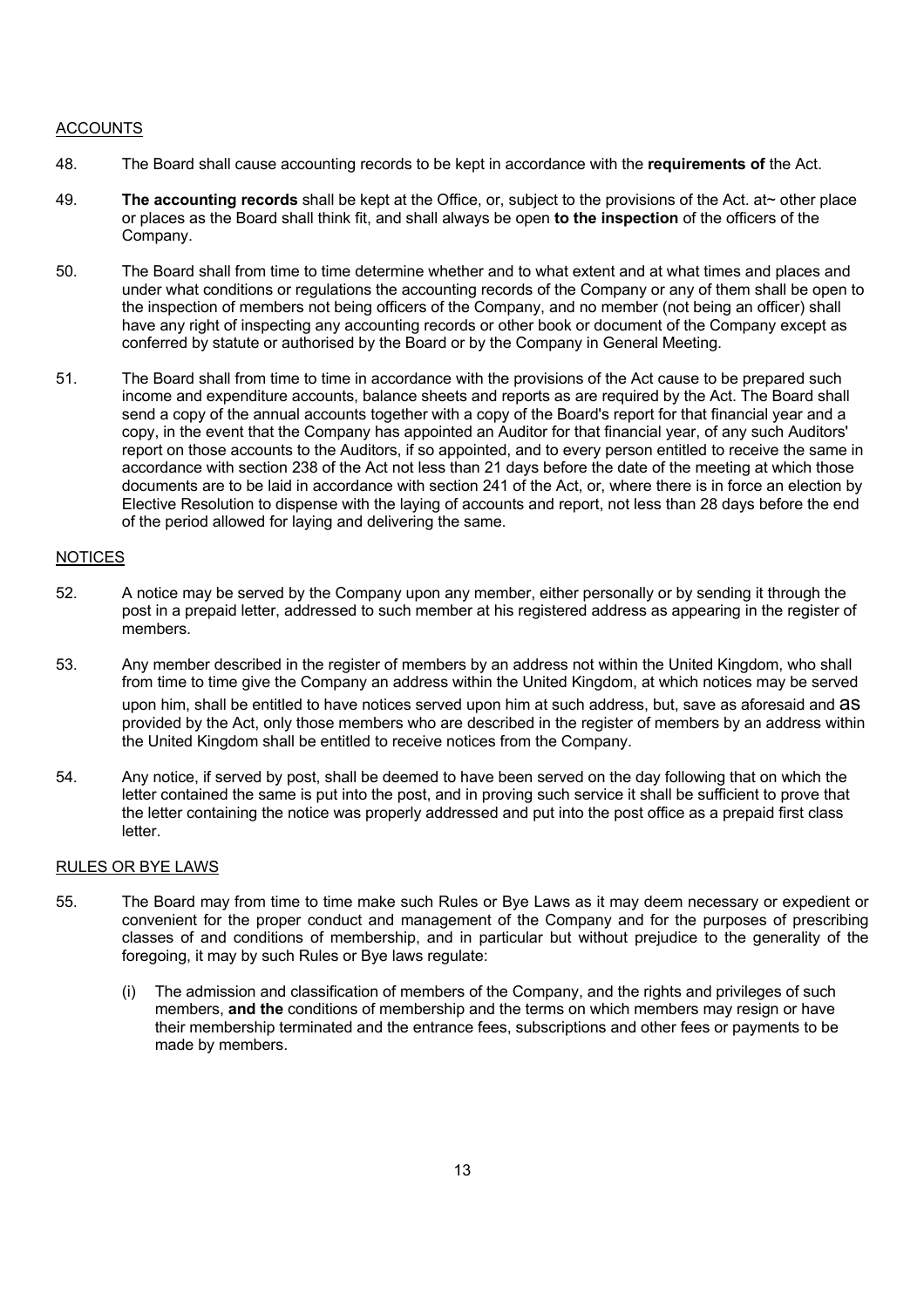- (ii) The conduct of members **of the Company** in relation to one another, and to the Company's servants.
- (iii) The setting aside of the whole or any part or parts of the Company's premises at any particular time or times or for any particular purpose or purposes.
- (iv) The procedure at General Meetings and meetings of the Board and Committees of the Board in so far as such procedure is not regulated by these presents.
- (v) And, generally, all such matters as are commonly the subject matter of Company rules.
- 56. The Company in General Meeting shall have power to alter or repeal the Rules or Bye Laws and to make additions thereto and the Board shall adopt such means as they deem sufficient to bring the notice of the members of the Company all such Rules or Bye Laws, which so long as they shall be in force, shall be binding on all members of the Company. Provided, nevertheless, that no Rule or Bye Law shall be inconsistent with, or shall affect or repeal anything contained in, the Memorandum or Articles of Association of the Company.

#### INDEMNITY

- 57. Every Director or other officer or Auditor of the Company shall be indemnified out of the assets of the Company against all losses or liabilities which he may sustain or incur in or about the execution of the duties of his office or otherwise in relation thereto, including any liability incurred by him in defending any proceedings, whether civil or criminal, in which judgement is given in his favour or in which he is acquitted or in connection with any application under Section 727 of the Act in which relief is granted to him by the Court, and no Director or other officer shall be liable for any loss, damage or misfortune which may happen to be incurred by the Company in the execution of the duties of his office or in relation thereto. But this Articles shall only have effect in so far as its provisions are not avoided by Section 310 of the Act.
- 58. The members of the Board shall have power to purchase and maintain for any Director, officer or Auditor of the Company insurance against personal liability for acts properly undertaken by them or undertaken by them in breach of trust but under an honest mistake.